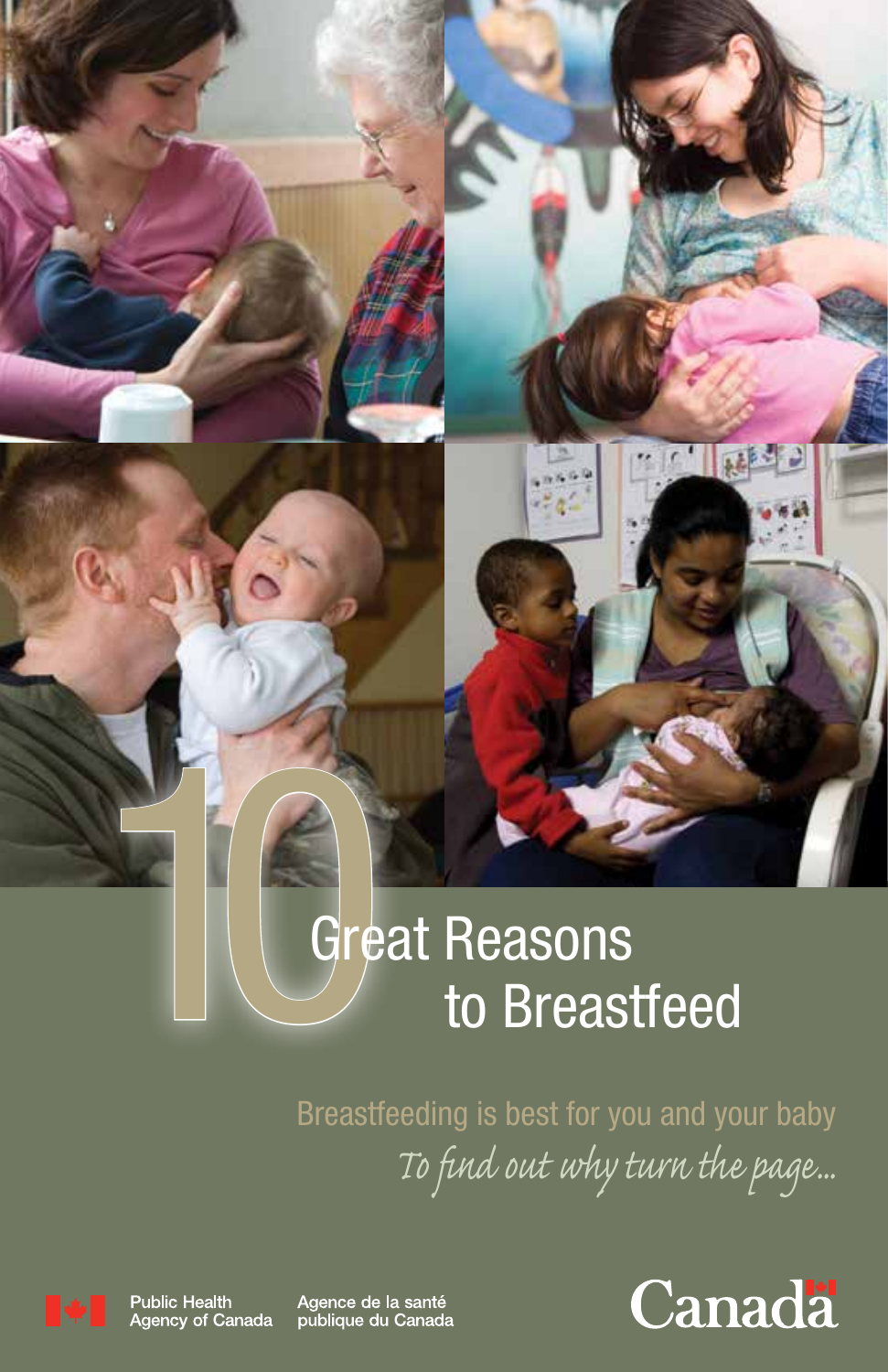*Today, most mothers are choosing to breastfeed their babies. As more Canadians understand just how much of a difference breastfeeding makes to the health of both the mother and her baby, more families are supporting mothers to breastfeed longer, up to 2 years and beyond.* 

*Here are 10 Great Reasons to Breastfeed your Baby:*

To promote and protect the health of Canadians through leadership, partnership, innovation and action in public health.

— Public Health Agency of Canada

This publication was developed by the Public Health Agency of Canada in partnership with the Breastfeeding Committee for Canada (www. breastfeedingcanada.ca)

For additional copies, please contact: Public Health Agency of Canada Tunney's Pasture, Ottawa, ON. K1A 0K9 Tel: 613-957-2991 • Toll free: 1-866-225-0709 • Fax: 613-941-5366 • E-mail: publications@hc-sc.gc.ca

This Publication is also available in PDF format (Colour and B&W) on the Internet at the following address: www.publichealth.gc.ca/breastfeeding.

© Her Majesty the Queen in Right of Canada, 2009.

Cat.: HP15-6/2009 • ISBN: 978-0-662-06835-8

Online: Cat.: HP15-6/2009E-PDF • ISBN: 978-1-100-12732-3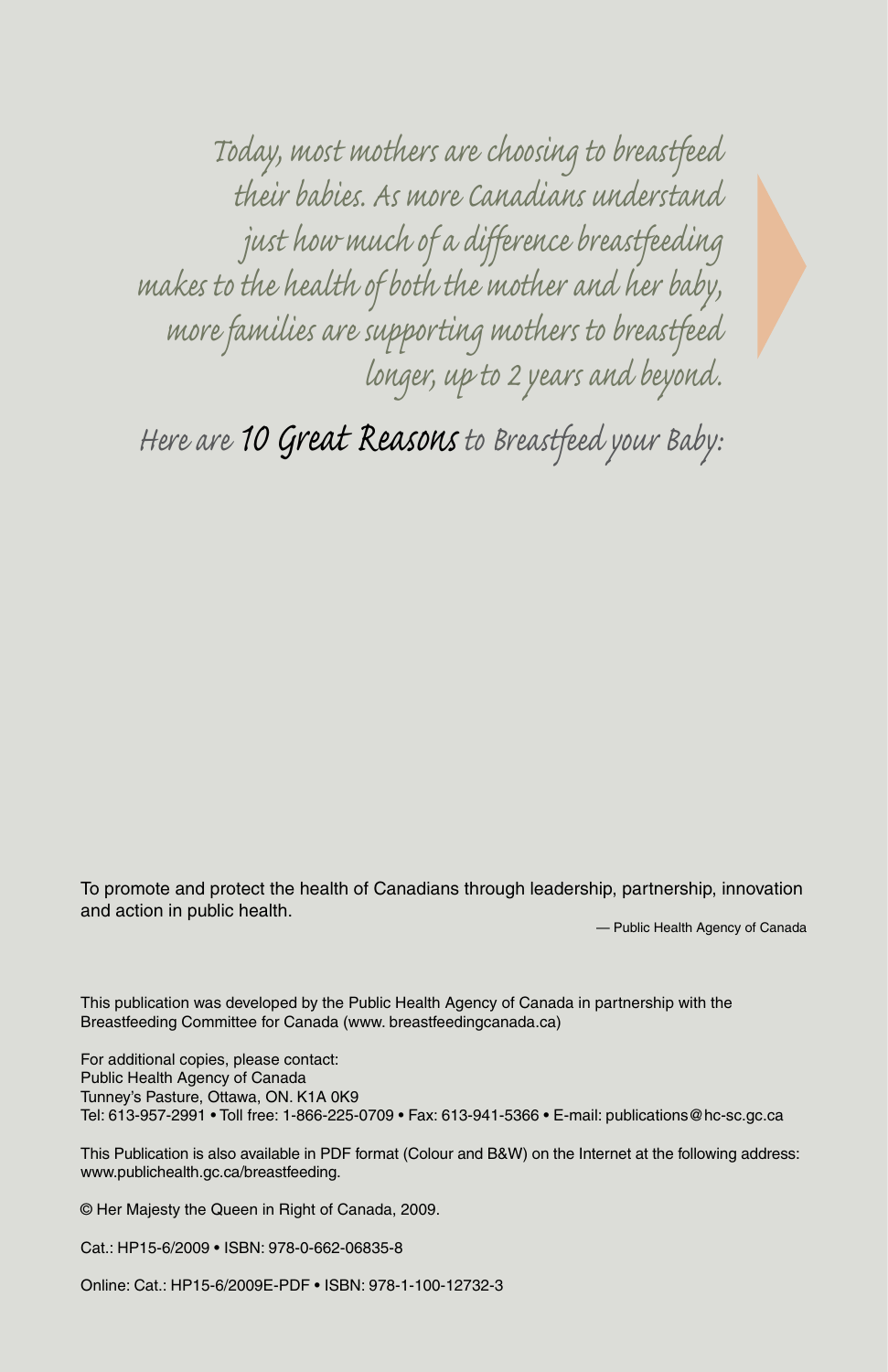





### *Nutrients and Protection*

Breast milk is the best food to help your baby to grow and develop. It is custommade by each mother for her own baby, and contains the perfect amount of protein, carbohydrate, fat, vitamins and minerals. Remarkably, as your baby grows, your milk will also change to keep up with your baby's needs. Human milk is also easier than formula for your baby to digest, which means less mess and fuss!

Breast milk contains valuable antibodies that help prevent disease and may reduce the risk of your baby developing allergies. After birth, your first milk, called *Colostrum*, offers vital early protection and helps to prevent the growth of harmful bacteria by coating your baby's digestive system. This early protection is even more important if your baby is born prematurely – *Colostrum protects!*

#### *Brain Power*

There is strong evidence that children who were breastfed score higher on IQ tests, as well as on teacher ratings of their academic performance.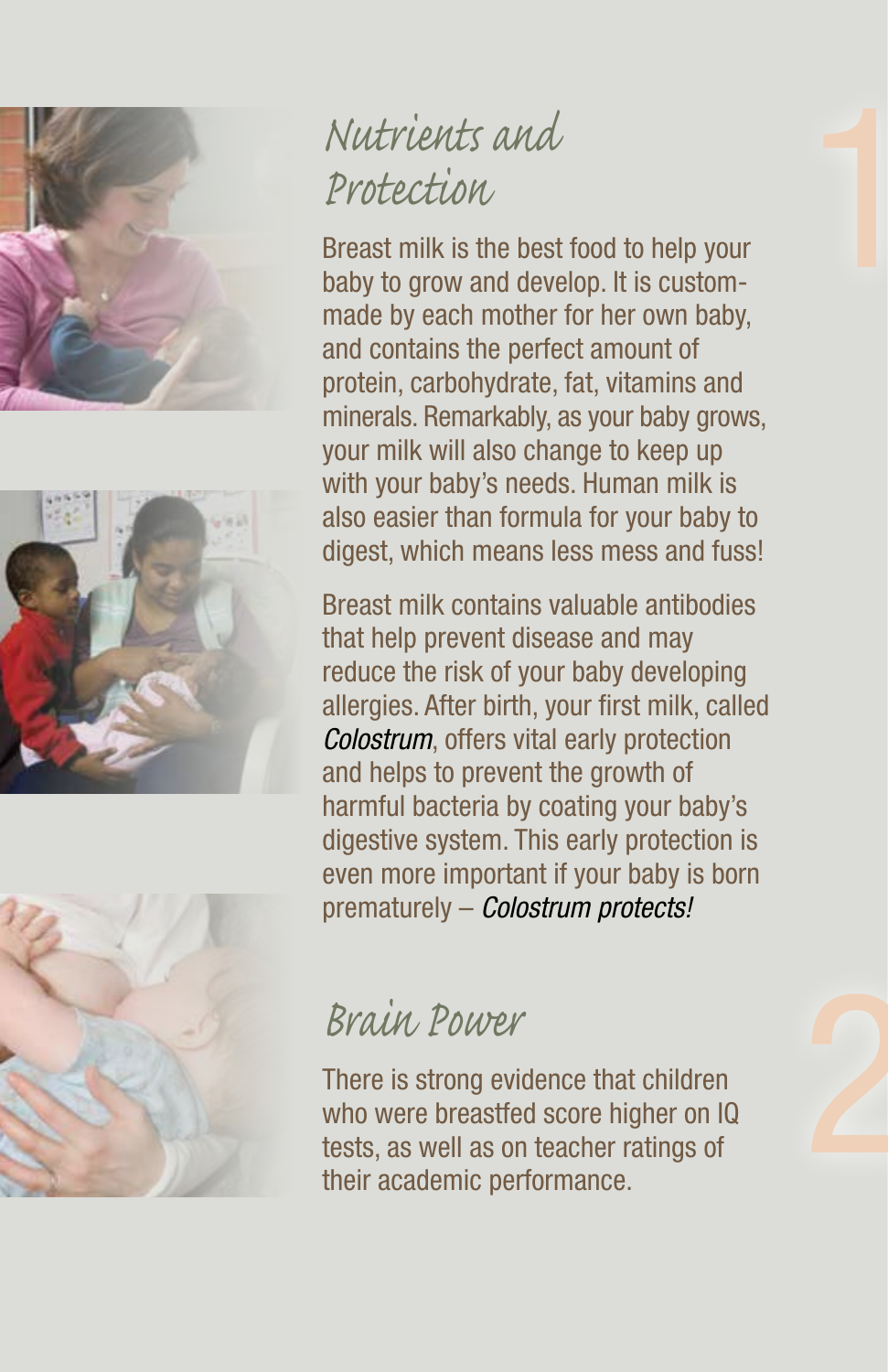#### 3 *Convenient and Portable*

Breast milk is always safe, fresh and exactly the right temperature. It's ready for baby at a moment's notice, and you don't have to heat it, boil water, or sterilize bottles. This makes night time feedings a lot easier.

Since breast milk is always with you, travelling and shopping with your baby is simpler, with no equipment to carry or refrigeration needed.

Size Doesn't Matter<br>The size of your breasts doesn<br>Big or small, they will produce<br>your baby. Breasts begin to pr<br>for baby very early in pregnan The size of your breasts doesn't matter. Big or small, they will produce milk for your baby. Breasts begin to prepare for baby very early in pregnancy and are able to produce Colostrum (the first milk) from about 24 weeks of pregnancy. As soon as your baby is born, hormones begin to activate the breasts to make more milk for your baby. You will continue to produce milk through the wonderful partnership of supply and demand – *the more your baby breastfeeds – the more milk you will produce!*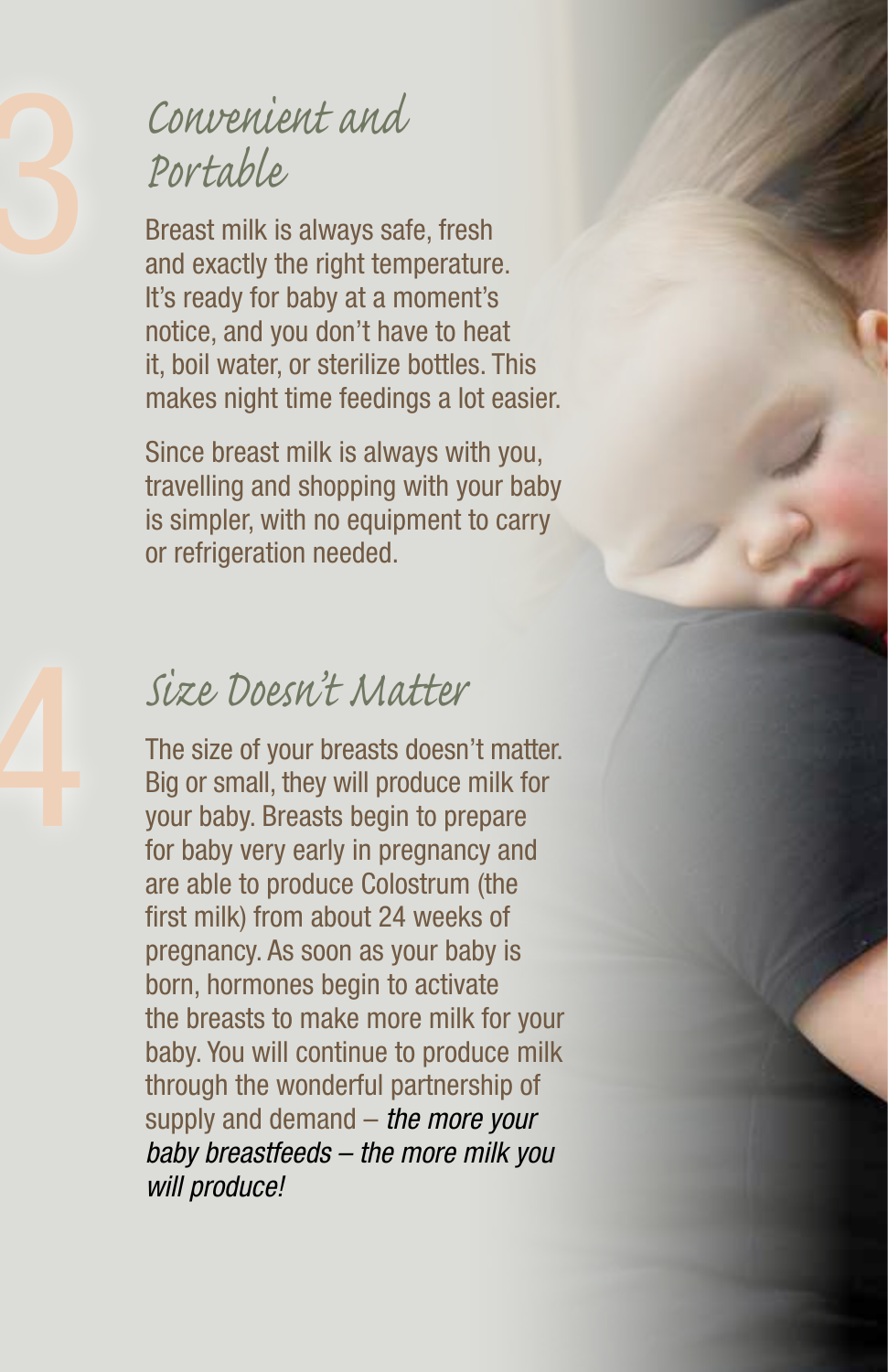## *Benefits Mothers Too*

Research suggests that breastfeeding provides a measure of protection against breast cancer, ovarian cancer and weak bones later in life.

Your body uses calories to produce milk, so breastfeeding can help you to gradually lose weight gained during pregnancy. Exclusive breastfeeding may also delay the return of menstruation for at least a little while.

## *Continues the Special Relationship*

The closeness and comfort of breastfeeding strengthens the bond with your baby, as one part of all the things you can do to build a secure, loving relationship. Dads and moms can't spoil a baby, so give your baby all the cuddling she or he wants.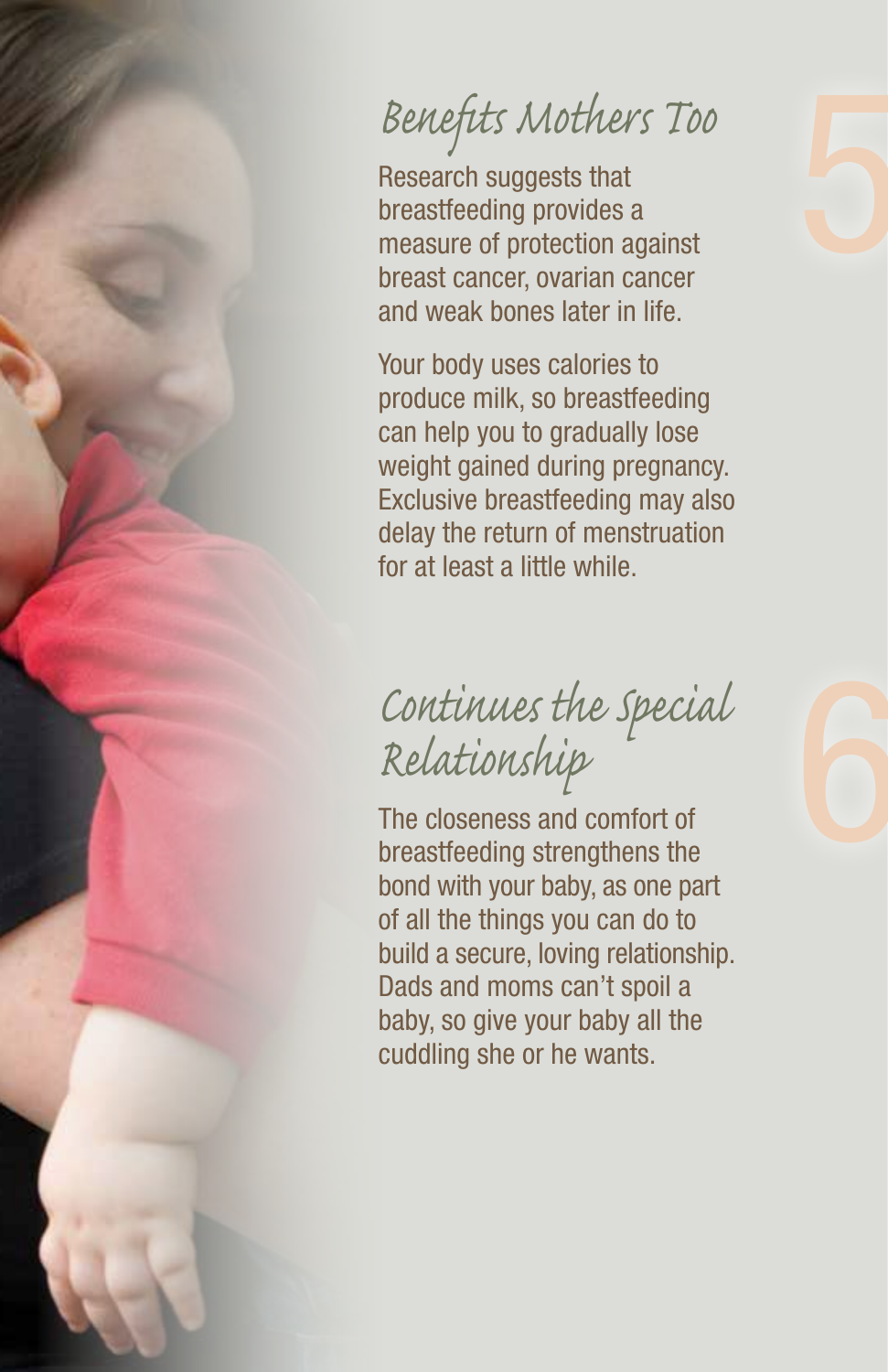# 7 *Benefits Don't Stop*

Research shows that breast milk is so important that it is the only food or drink your baby needs for the first 6 months of life. Beginning at 6 months of age babies need a variety of foods in addition to breast milk, which continues to provide nutrition and protection. Many mothers continue to breastfeed until their babies are two years old or more, as recommended by Health Canada – any amount of breastmilk is always good for babies.







Your baby can have all the benefits of your milk even if you plan to go back to work or school. You can express milk by hand or with a breast pump and leave it with your caregiver to feed the baby. Breast milk can also be frozen for future use.

Some mothers have childcare facilities at their place of work, school, or nearby, so they can breastfeed during their breaks.

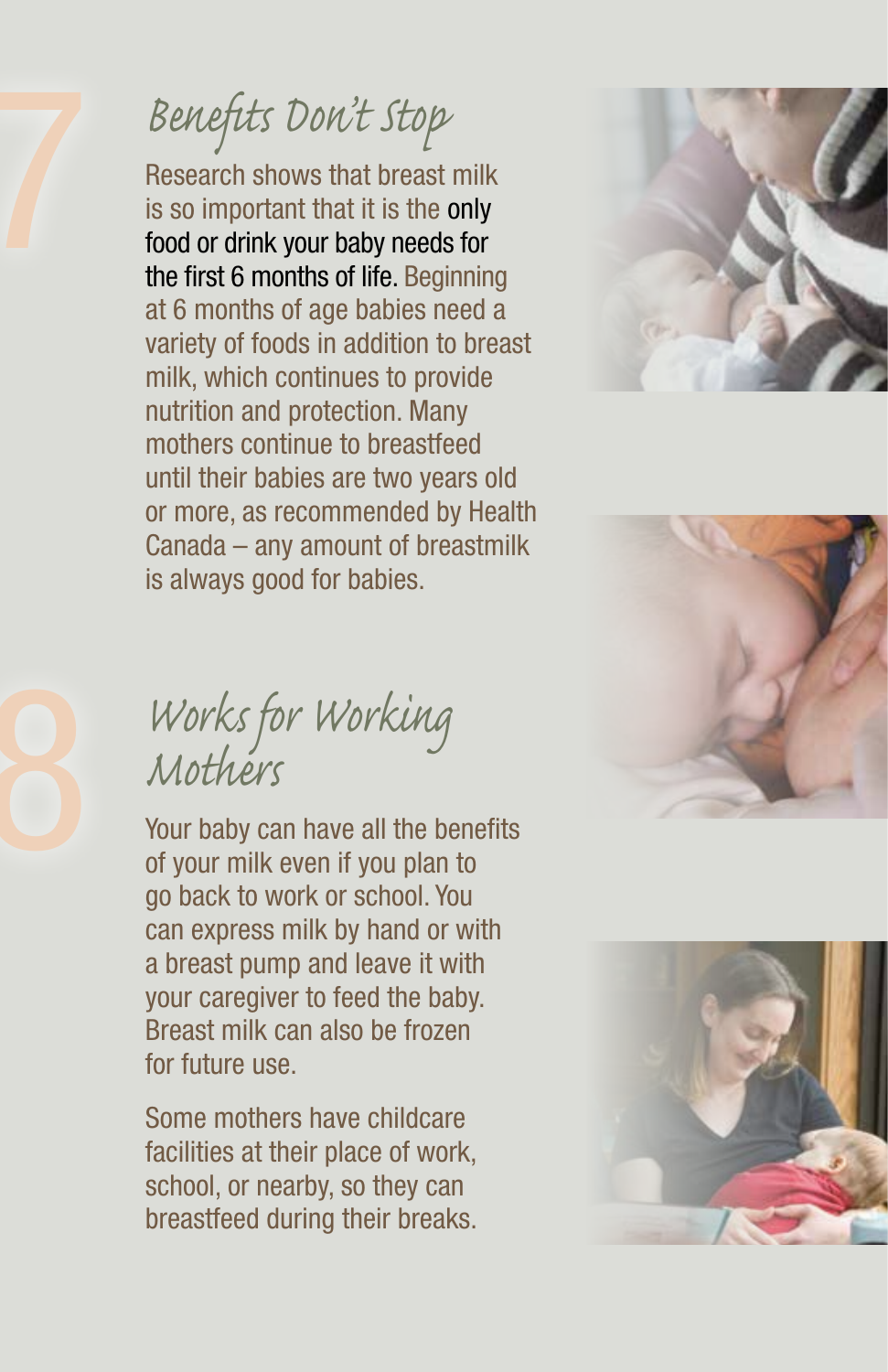



*Good for Environment*

Breastfeeding is good for your baby, for you and the environment! Human milk is produced and delivered to the consumer – your baby - without any pollution, unnecessary packaging or waste.

*Easy on the Budget*

Breastfeeding saves you money! Without question, breastfeeding saves hundreds – even thousands – of dollars.